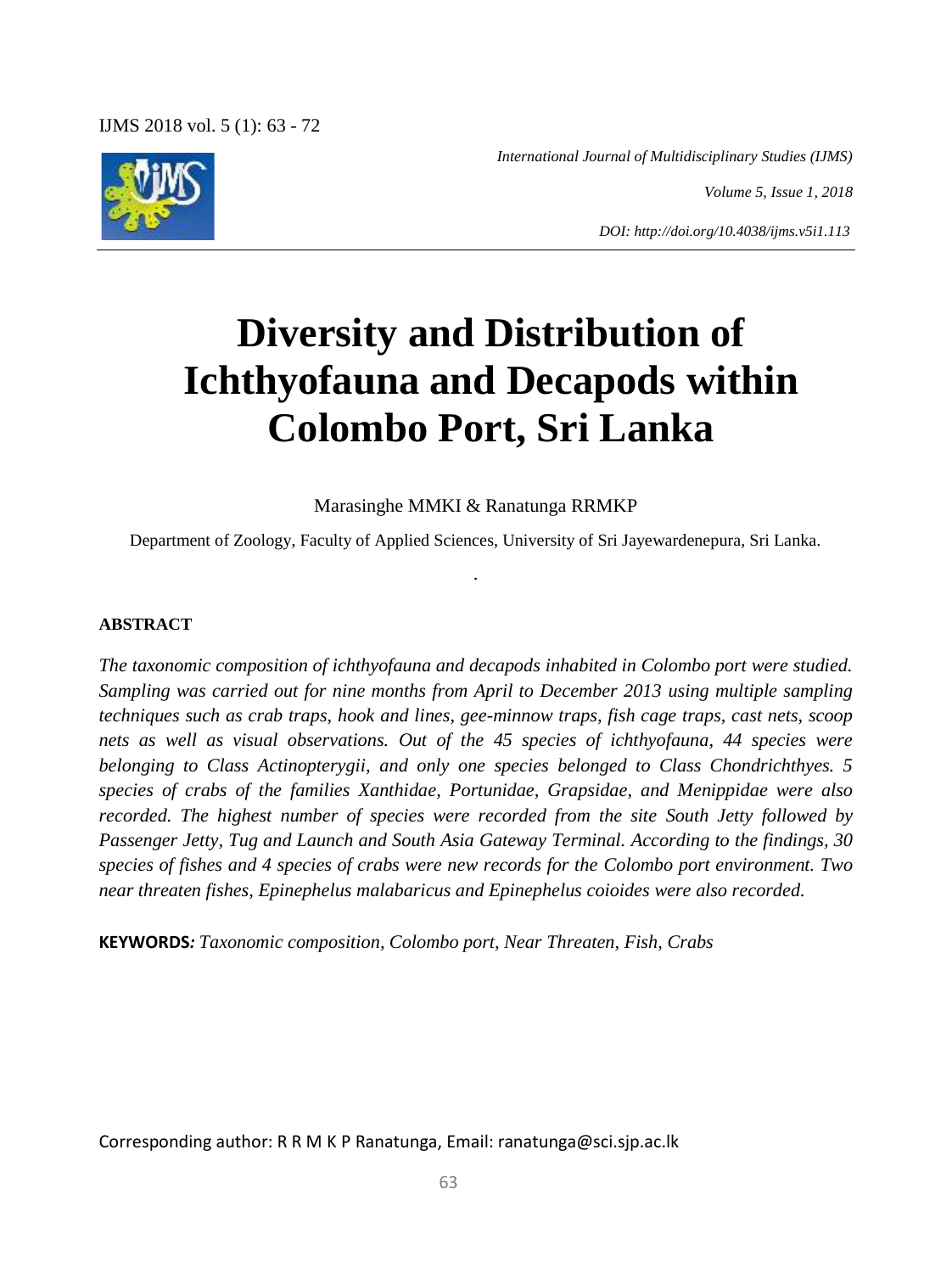# **1. INTRODUCTION**

Native biodiversity is very precious since it represents the indigenous wealth of a country. As a result of anthropogenic activities and human-induced natural phenomenon, both faunal and floral biodiversity of aquatic ecosystems are bounded to demolish. From all, marine ecosystems considered to be the least concerned with regard to conservation, resulting in various implications in ecological conditions of the faunal community. Marine bio-invasions caused by the long history of transportation considered to be one of the colossal issues, which negatively affect the native ecology, economy, and human health. It is recognized that the magnitude of the impacts results from introduction on native species has become significant (Currie *et al.*, 1998). Many individuals and organizations have engaged in addressing this issue in various aspects; many port surveys and ballast water management programs have been carried out worldwide in the investigation of introduced species (Neil and Stafford, 2004; Bennet *et al*., 2006; Inglis et al., 2006; Inglis et al., 2008). The issue is not addressed properly in Sri Lanka, and information on native marine biodiversity is lacking, which is a fundamental requirement in conserving biodiversity against marine bioinvasions. Therefore, present study targeted taxonomic composition and distribution of ichthyofauna and decapod assemblages in order to fill the existing data gaps on faunal diversity within Colombo port. Ports are one of the major sources of marine biological invasions and records of marine biodiversity is imperative in order to detect and monitor any possible bioinvasion.

#### **2. MATERIALS & METHODS**

Field sampling was carried out for two to three days per month between April and December 2013. Sampling was done at ten sampling locations (Figure 1), and organisms were collected using multiple sampling techniques. The selection of sampling locations and methods closely followed the guideline provided by Centre for Research on Invasive Marine Pests (CRIMP) protocol developed for introducing marine pest species surveys in Australian ports (Hewitt and Martin, 2001), although some modifications were implemented to this protocol, i.e. use of, traditional crab trapping method, hook and lines, gee-minnow traps for prawns and larval stages of fishes and use of different designs of fish net trap to suit local situations.

This study was conducted after obtaining ethical approval from the ethical review committee of University of Sri Jayewardenepura, Sri Lanka and Lady Ridgeway Hospital for Children, Sri Lanka.

Fishes were collected using mainly baited hooks and line, fish traps, cast net, geeminnow traps (Figure 2). Crabs were collected using baited crab traps, crab rings, hand nets and laboratory tongs (Figure 3) and crab rings were used mainly for the collection of bottom inhabiting crabs. Visual observations were also made in order to augment any species that would miss out of sampling due to inefficiency of the collecting methods.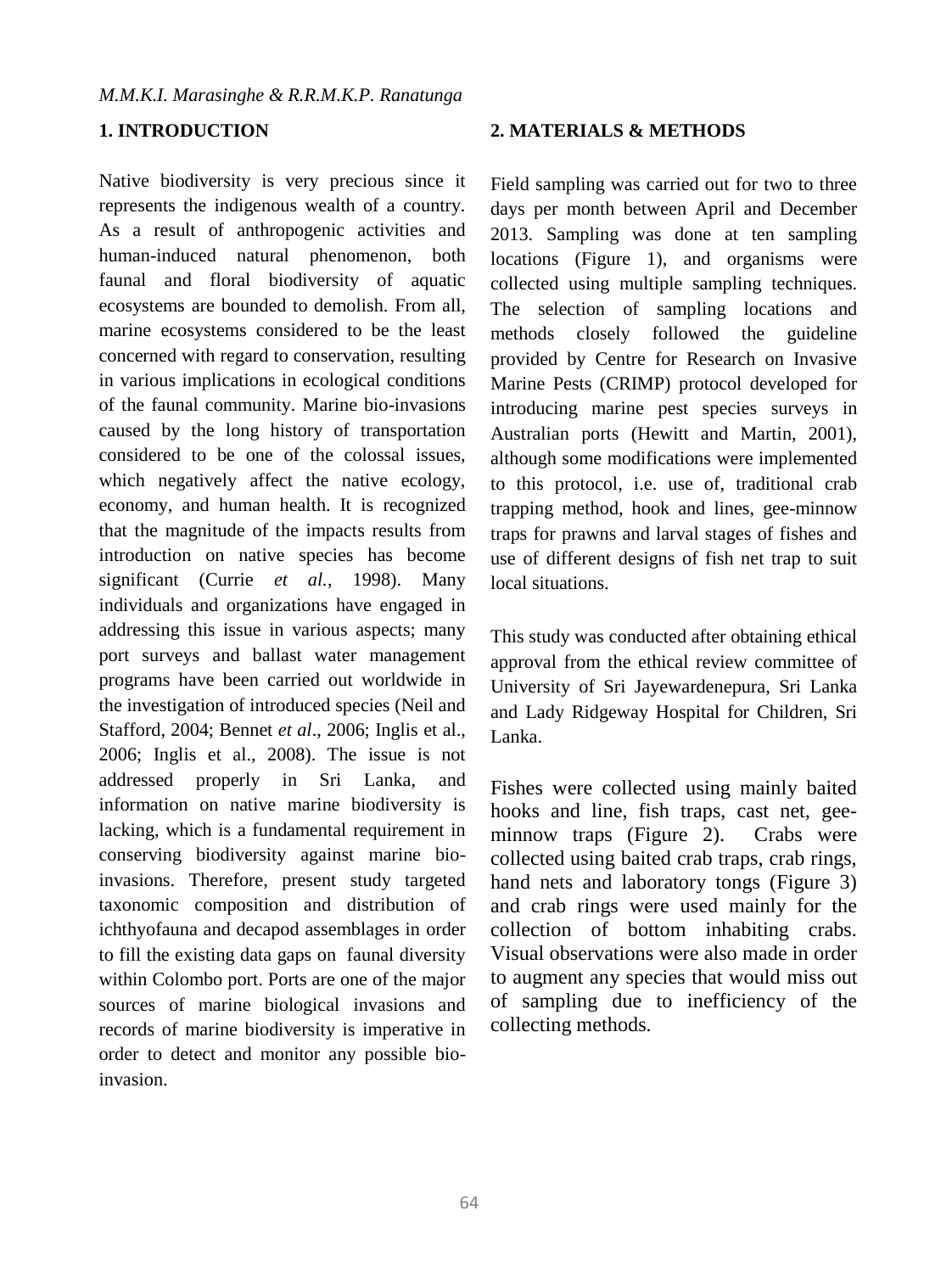

**Figure 1: Sampling points (marked in red circles**) **within the Colombo port** (SAGT: South Asia Gateway Terminal, PJ: Passenger Jetty, PS: Police Station, TL: Tug and Launch, CB: Canal Berth,CPCB: China Pier Cross : New Dock Pier, DN1: Dock No 1, SJ: South Jetty and PVQ: Prince Vijaya Quay).

Sampled fishes and crabs were photographed, and species which were not identified on site were preserved in 10% formalin and brought to the laboratory for further identification. Specimens were identified using fish identification guides and available databases (Allen, 2002; Tavares, 2002; Eschmeyer, 2013; Froese and Pauly, 2013; Marine Species Identification Portal, 2013; Palomares and Pauly, 2013; Invasive Species Specialist Group, 2015;; WoRMS, 2013).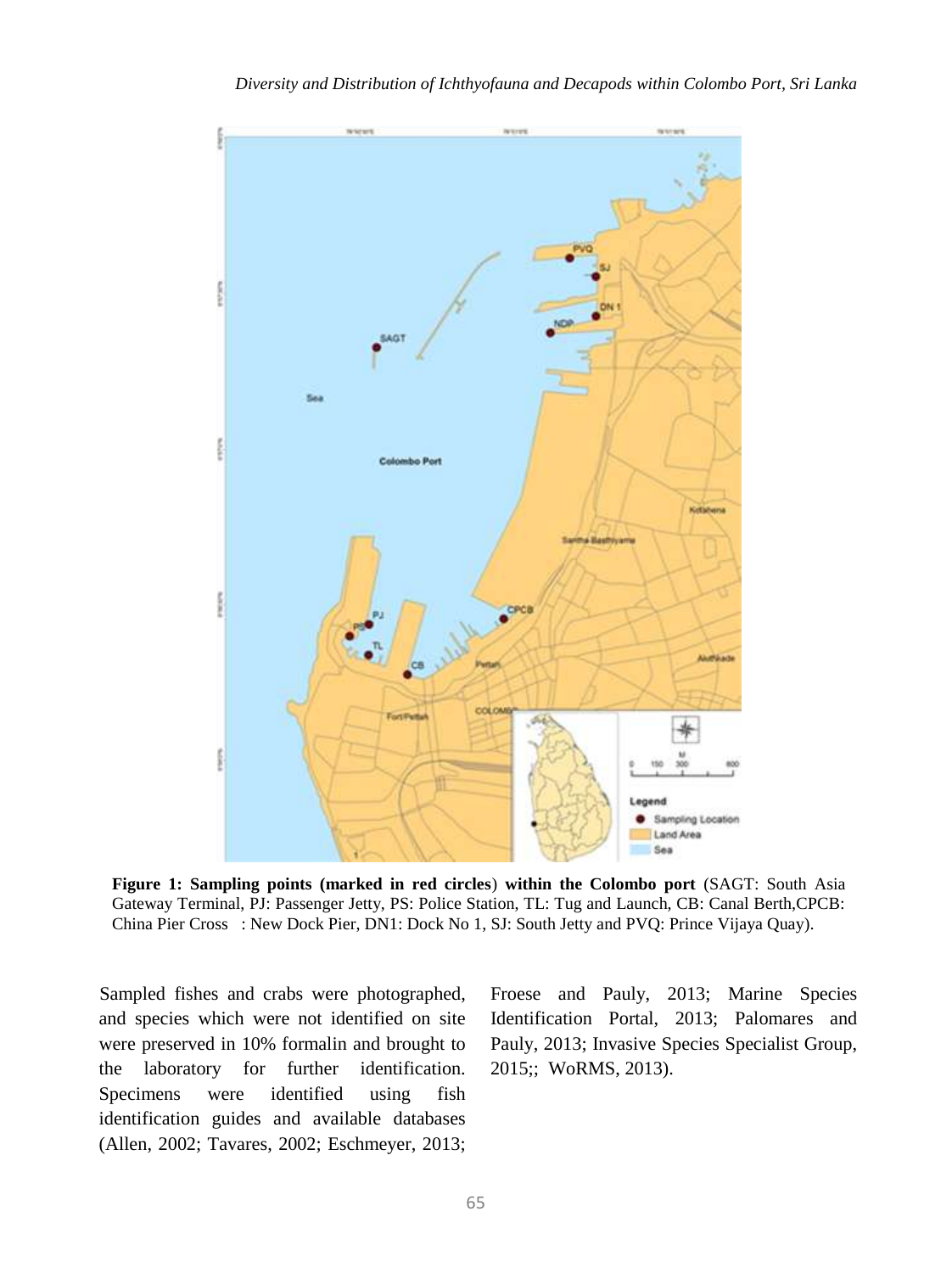

**Figure 2:** Fish sampling methods, a: cast net; b: baited fish net trap



**Figure 3:** Crab sampling methods; a: Baited traditional crab ring; b: Scoop net; c: Baited Gee-minnow trap

#### **3. RESULTS AND DISCUSSION**

Out of all the species recorded, 45 species were fishes, and 5 species were crabs. To date, there have been only two detailed studies carried out in close proximity to Colombo port and adjacent coastal areas for the investigation of mobile macro faunal assemblages. Study conducted by NARA (1996) in the North side of the Colombo port recorded 12 fish species which were common to present study. Whereas, 33 species of fishes found in the present study have not recorded in the NARA (1996) study. Moreover, another study by University of Moratuwa (2011) conducted close to the South side of the port recorded eight fish species common to both studies. In total, 15 fish species found in the present study were common to previous studies embracing 30 newly recorded fish species for Colombo port environment.

The species distribution within the port environment was significantly different, and the majority of fishes observed in this study were reef-associated. Highest numbers of fish species were recorded from SJ (27) followed by 20 species in PJ, 18 species in TL, and 16 species in SAGT (Table 1). Lowest number of fishes were recorded from CB, CPCB, DN1, and NDP. However, compared to previous studies number of coral-associated fish species was low in the present study which is apparent as per the explanations given by Rajasuriya (2002), change in water quality, urban pollution,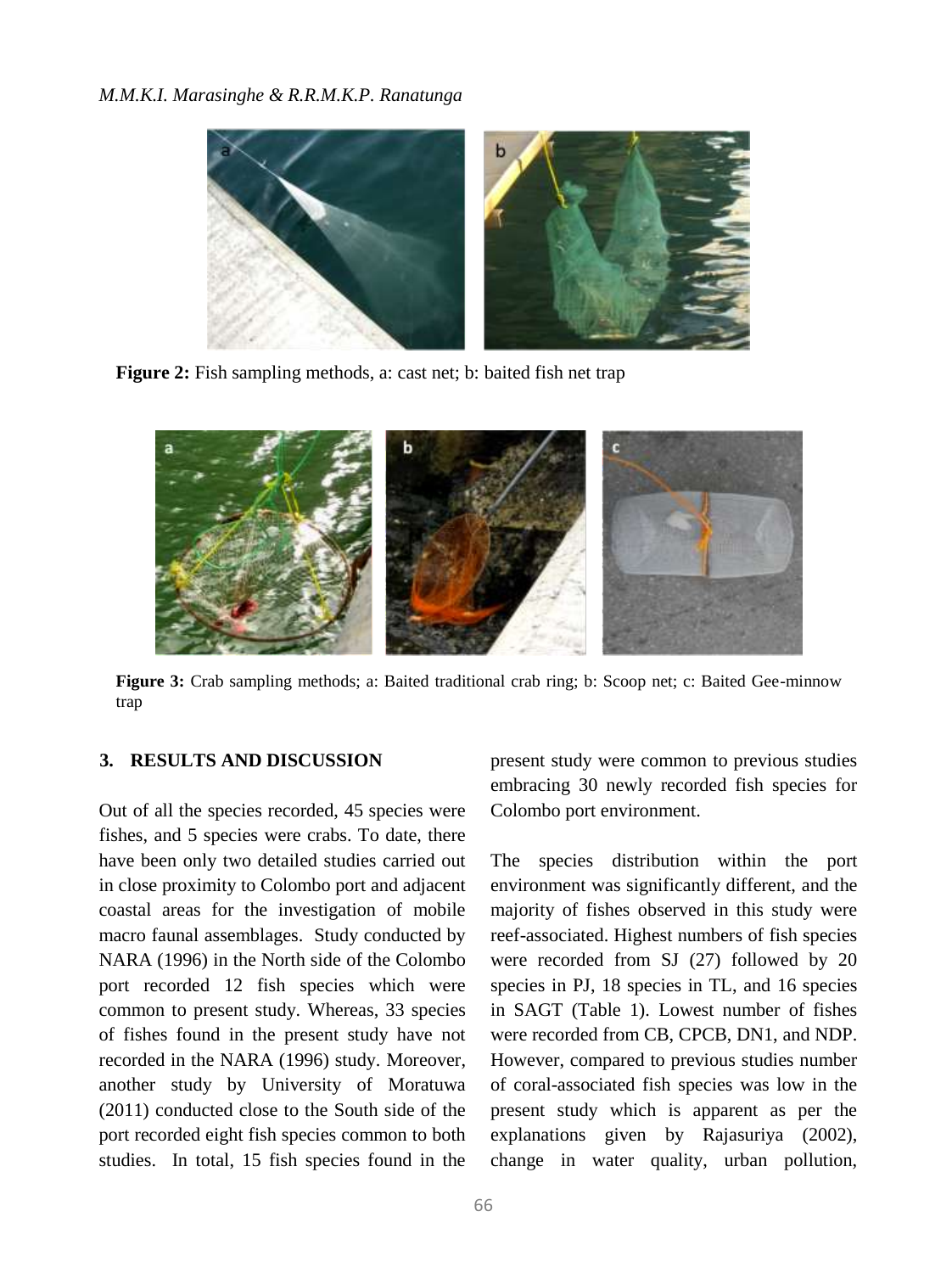increased freshwater flow due to upstream irrigation schemes and other invasive organisms in the port environment can be the major causes for decrease in reef-associated fishes in the port environment. Moreover, due to enormous development practices in the port premises such as the construction of the south harbor and development of the north harbor may cause sitespecific damages in developing fish community associated with reef areas located in PJ and SJ (Joseph, 2003).

Presence of *Mugil cephalus* in all sampling locations excluding ND1 and NDP with a considerable population size was significant due to their high tolerance to harsh environmental conditions (Rajkumar and Milton, 2011; Waltham *et al*., 2013) and also, their egg development and hatching occurs in various ranges of salinities, between 10 and 55 ppt (Lee and Menu, 1981) resulting in a higher reproductive potential.

Two Near Threaten (NT) species were recorded from the present study, i.e. *Epinephelus malabaricus,* and *Epinephelus coioides,* where *E. malabaricus* was also recorded in the NARA (1996) study and these species were restricted to TL and PVQ sampling locations (Table 1). Further attention should be taken in conserving these species as they are threatened by fishing, habitat loss and disturbances through port activities. Out of the 45 species of fishes, none of the fishes were recorded as introduced or invasive. However, *Pterois volitans* (Indo-Pacific red lionfish) recoded in the port can be highly invasive and listed in the global invasive database (ISSG, 2013). Since they are native to Indian ocean, not considered as invasive in our waters. According to the literature, this is observable as there were only a minute amount of fishes recorded in port surveys as introduced.

Present study recorded 5 species of crabs belonging to families of Grapsidae, Menippidae, Xanthidae, and Portunidae (Table 2). The abundance of crabs were high in SAGT and SJ. However, in terms of diversity, SJ and PVQ recorded the highest number of crab species. In PVQ, crab species inhabited in water columns and bottom were common (*Charybdis hellerii, Atergatis floridus and Menippe rumphii*). Furthermore, it was noted that Graspidae crabs were abundant in SAGT and PJ.

According to Jayamanne (2011), there are 54 species of crabs found in brackish and marine water habitats of the country belonging to families of Calappidae, Leucosidae, Portunidae, and Grapsidae. However, the present study comprises of crabs belonging to four families Grapsidae, Menippidae, Xanthidae, and Portunidae (Table 2). Consequently, adding two new families to the Jayamanna (2011), i.e. Menippidae and Xanthidae.

According to the present study, graspidae crabs were the most abundant crab species in the port premises may be due to their high tolerance to a range of salinities from fresh to hypersaline, semi-terrestrial and air-breathing habits making them tolerant of low oxygen levels and salinity differences in sampling locations (Frusher *et al*., 1994; Lee, 1998). Furthermore, they have a wide range of feeding habits from detritivory, to herbivory and to carnivory (Kent and McGuinness, 2010). All these factors may have corresponded to their wider range distribution across varying habitats.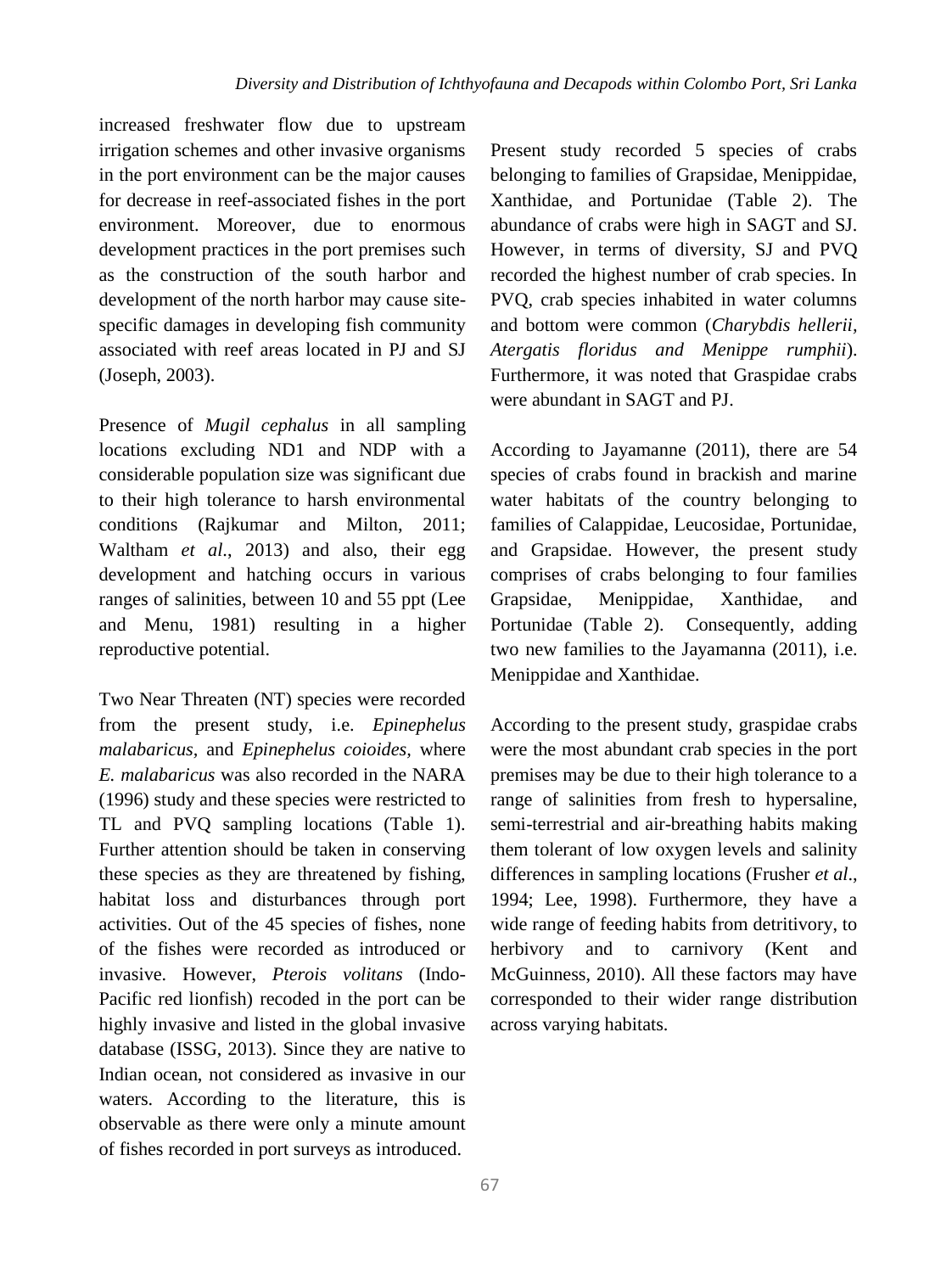| <b>Family/Species</b>                     |                   |                    |                 |                  |                 |                 |            |   |                    |                    |
|-------------------------------------------|-------------------|--------------------|-----------------|------------------|-----------------|-----------------|------------|---|--------------------|--------------------|
|                                           | SAGT              | $\mathbf{F}$       | $\mathbf{S}$    | $\mathbf{H}$     | පී              | CPCB            | <b>ACK</b> | E | $\mathbf{S}$       | PVQ                |
|                                           |                   |                    |                 |                  |                 |                 |            |   |                    |                    |
| Acanthurus grammoptilus*                  |                   |                    |                 |                  |                 |                 |            |   | $+$                |                    |
| Acanthurus mata                           | $\qquad \qquad +$ |                    |                 |                  |                 |                 |            |   |                    |                    |
| Ctenochaetus striatus*                    |                   |                    |                 |                  |                 |                 |            |   | $\! + \!\!\!\!$    |                    |
| Ambassis vachellii                        |                   |                    |                 |                  | $\! + \!\!\!\!$ |                 |            |   |                    |                    |
| Caesio caerulaurea*                       | $\! + \!\!\!\!$   | $\! + \!\!\!\!$    |                 |                  |                 |                 |            |   |                    |                    |
| Caesio xanthonota                         | $^{+}$            |                    |                 |                  |                 |                 |            |   | $\! + \!\!\!\!$    |                    |
| Caranx tille*                             | $\! + \!\!\!\!$   |                    |                 |                  |                 |                 |            |   |                    |                    |
| Chaetodon auriga*                         |                   | $\! + \!\!\!\!$    |                 |                  |                 |                 |            |   |                    |                    |
| Chaetodon collare*                        |                   | $^{+}$             |                 |                  |                 |                 |            |   | $^{+}$             |                    |
| Heniochus diphreutes                      | $\! + \!\!\!\!$   | $^{+}$             |                 |                  |                 |                 |            |   | $\! + \!\!\!\!$    |                    |
| Dasyatidae                                |                   |                    |                 |                  |                 |                 |            |   | $+$                |                    |
| Remora australis                          |                   |                    |                 | $\! + \!\!\!\!$  |                 |                 |            |   |                    |                    |
| Platax orbicularis                        |                   |                    |                 |                  |                 |                 |            |   |                    | $^{+}$             |
| Bathygobius cocosensis?                   |                   | $^{+}$             |                 |                  |                 |                 |            |   |                    |                    |
| Istigobius decoratus*                     |                   |                    | $^{+}$          |                  |                 |                 |            |   |                    |                    |
| Holocentridae                             |                   |                    |                 |                  |                 |                 |            |   | $^{+}$             |                    |
| Photopectoralis bindus                    |                   |                    |                 |                  |                 |                 |            |   | $^{+}$             |                    |
| Lethrinus lentjan                         |                   |                    |                 | $^{+}$           |                 |                 |            |   | $\! + \!\!\!\!$    |                    |
| Lethrinus nebulosus                       |                   | $\! + \!\!\!\!$    |                 | $^{+}$           |                 |                 |            |   |                    |                    |
| Lutjanus fulvus                           |                   | $\! + \!\!\!\!$    | $\! +$          | $^{+}$           |                 |                 |            |   |                    |                    |
| Lutjanus russellii                        | $^{+}$            | $^{+}$             | $\! + \!\!\!\!$ |                  |                 |                 |            |   | $\! + \!\!\!\!$    |                    |
| Monodactylus argenteus                    |                   |                    |                 |                  |                 |                 |            |   | $\! + \!\!\!\!$    |                    |
| Liza vaigiensis                           | $^{+}$            | $^{+}$             | $\! + \!\!\!\!$ |                  |                 |                 |            |   | $+$                |                    |
| Mugil cephalus                            | $\! + \!\!\!\!$   | $^{+}$             | $^{+}$          | $^{+}$           | $^{+}$          | $\! + \!\!\!\!$ |            |   | $\! + \!\!\!\!$    | $\hspace{0.1mm} +$ |
| Uropterygius concolor                     | $\! + \!\!\!\!$   |                    |                 |                  |                 |                 |            |   |                    |                    |
| Scolopsis vosmeri                         |                   | $\! + \!\!\!\!$    |                 | $^{+}$           |                 |                 |            |   | $^{+}$             |                    |
| Pomacanthus semicirculatus                |                   |                    |                 |                  |                 |                 |            |   | $\! + \!\!\!\!$    |                    |
| Abudefduf vaigiensis                      | $\! + \!\!\!\!$   | $\! + \!\!\!\!$    |                 |                  |                 |                 |            |   | $\! + \!\!\!\!$    | $\! + \!\!\!\!$    |
| Abudefduf septemfasciatus                 | $+$               | $^{+}$             |                 |                  |                 |                 |            |   |                    |                    |
| Neopomacentrus violescens*                |                   | $^{+}$             |                 |                  |                 |                 |            |   | $+$                |                    |
| Neopomacentrus cyanomos                   |                   | $^{+}$             |                 |                  |                 |                 |            |   | $^{+}$             |                    |
| Scarus ghobban                            | $\! + \!\!\!\!$   | $^{+}$             |                 | $\! + \!\!\!\!$  |                 |                 |            |   | $^{+}$             |                    |
|                                           |                   |                    |                 |                  |                 |                 |            |   |                    |                    |
| Scatophagus argus<br>Scorpaenopsis venosa |                   | $^+$               |                 | $^{+}$           |                 |                 |            |   | $^{+}$             |                    |
| Pterois volitans                          | $\! + \!\!\!\!$   |                    |                 |                  |                 |                 |            |   | $\hspace{0.1mm} +$ |                    |
| Cephalopholis formosa                     |                   |                    |                 |                  |                 |                 |            |   | $^{+}$             |                    |
| Epinephelus coioides**                    | $\! + \!\!\!\!$   |                    |                 |                  |                 |                 |            |   |                    |                    |
|                                           |                   |                    |                 |                  |                 |                 |            |   |                    | $\! + \!\!\!\!$    |
| Epinephelus malabaricus**                 |                   |                    |                 | $\boldsymbol{+}$ |                 |                 |            |   |                    |                    |
| Epinephelus sp.                           |                   |                    |                 |                  |                 |                 |            |   | $\! + \!\!\!\!$    |                    |
| Siganus javus                             | $^{+}$            | $^{+}$             |                 | $\! + \!\!\!\!$  |                 |                 |            |   | $^{+}$             |                    |
| Siganus lineatus                          |                   |                    |                 |                  |                 |                 |            |   | $^{+}$             |                    |
| Sillago sihama                            |                   |                    |                 | $^{+}$           |                 |                 |            |   |                    |                    |
| Terapon jarbua                            |                   | $\hspace{0.1mm} +$ |                 | $^+$             |                 |                 |            |   | $^{+}$             |                    |
| Arothron immaculatus                      | $\! + \!\!\!\!$   | $^{+}$             | $^{+}$          | $^{+}$           |                 |                 |            |   | $\! + \!\!\!\!$    |                    |
| Marilyna darwinii                         |                   |                    | $^{+}$          | $^{+}$           | $\! + \!\!\!\!$ |                 |            |   |                    | $\hspace{0.1mm} +$ |

"<sup>+</sup>" denotes the presence whereas "<sup>-</sup>" absence.

\* Visual observations. \*\* Species considered as Near Threaten (NT) in IUCN red list 2013.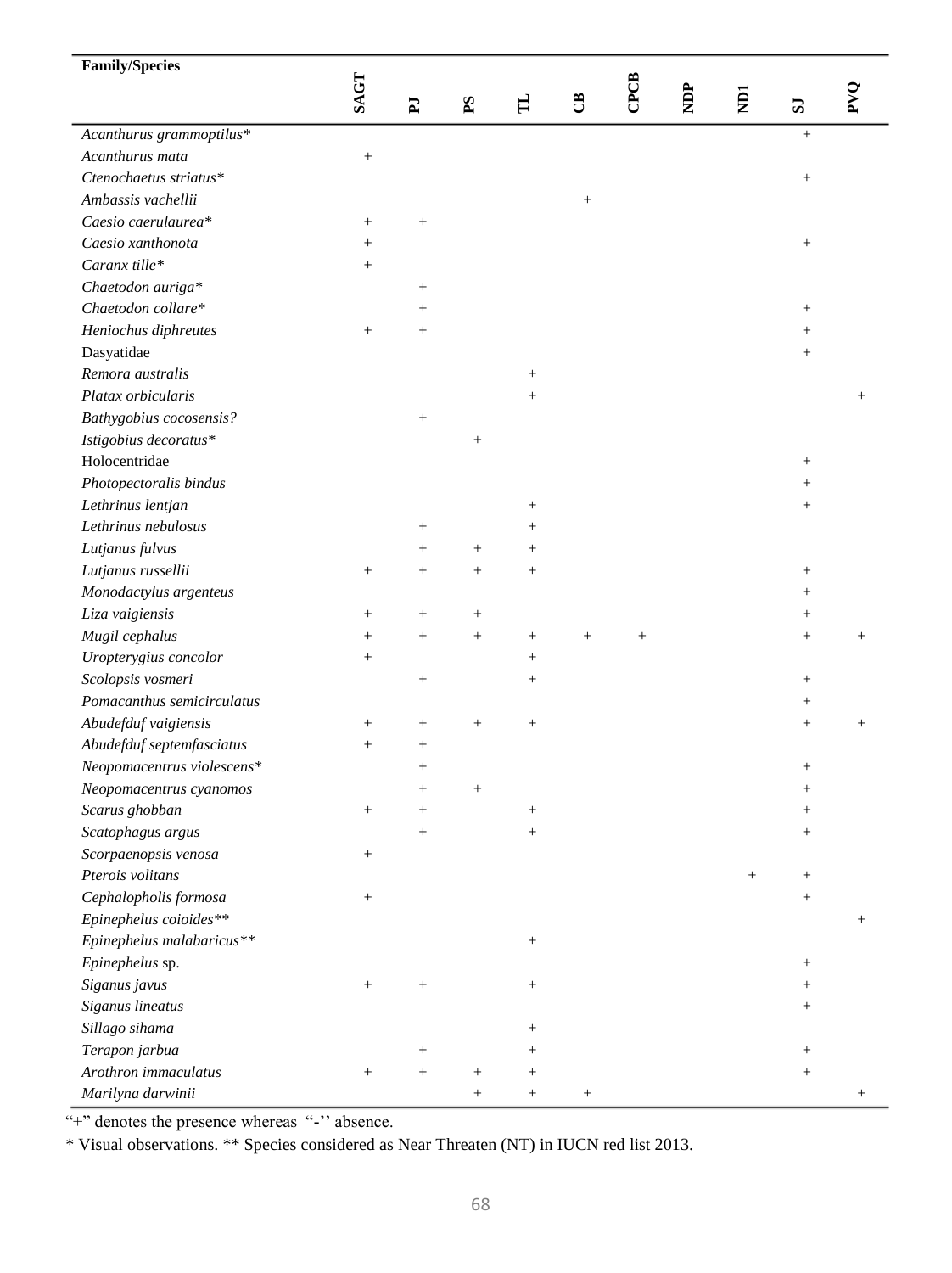| <b>Species</b>                    | LOV | $\mathbf{E}$ | PS  | H      | ទ្ធ       | CPCB | NDP | Š   | SJ     | వ      |
|-----------------------------------|-----|--------------|-----|--------|-----------|------|-----|-----|--------|--------|
| Xanthidae                         |     |              |     |        |           |      |     |     |        |        |
| Atergatis floridus                |     |              |     |        |           |      |     |     |        | $^{+}$ |
| Atergatis integerrimus            |     |              |     |        |           |      |     |     | $^{+}$ |        |
| Portunidae<br>Charybdis hellerii  | $+$ | $+$          | $+$ | $^{+}$ | $\ddot{}$ |      |     |     | $^{+}$ | $^{+}$ |
| Menippidae<br>Menippe rumphii     | $+$ | $^{+}$       | $+$ | $^{+}$ | $\ddot{}$ |      |     |     | $^{+}$ | $^{+}$ |
| Grapsidae<br>Grapsus albolineatus | $+$ | $+$          |     |        | $^{+}$    |      | $+$ | $+$ | $+$    | $^{+}$ |

**Table 2.** Distribution of decapods among sampling locations

"+" denotes the presence whereas "-'' absence

According to studies by NARA (1996) and University of Moratuwa (2011), only *Grapsus albolineatus* was found common in NARA (1996), and there were no crab species common with the University of Moratuwa (2011) study. Further, *Atergatis floridus, Atergatis integerrimus, Charybdis hellerii* and *Menippe rumphii* species considered to be new recordings for port biodiversity.

Based on Jayamanne (2011) there are three main commercially available marine crab species in Sri Lankan, i.e., *Scylla serrata, Portunus pelagicus* and *Portunus sanguinolentus.* However, none of these crabs were recorded from the present study. Though, the findings of NARA (1996) consist of all these commercial species and findings of University of Moratuwa (2011) consist of *Portunus pelagicus*. Therefore, according to the present study and previous literature, there was a significant difference in composition of *Portunus pelagicus* can swim a considerable distance ranging from 2 to 10 km per day. However, as per the records from fisheries harbor which located close proximity to Colombo port, it was found that these species were caught from commercial prawn nets adjacent to Colombo port area where the distance is less than 10 km though they were not recorded within port premises during the study.

commercially available crab species within the

### **4. CONCLUSION**

According to the present study, 45 species of ichthyofauna were recorded, where 44 species were belonging to Class Actinopterygii and only one species belonged to Class Chondrichthyes. Five species of decapod crabs recorded in this study were belonging to families Xanthidae, Portunidae, Grapsidae, and Menippidae. Among the study sites, the highest number of fish species were recorded from the sites SJ followed by PJ, TL, and SAGT whereas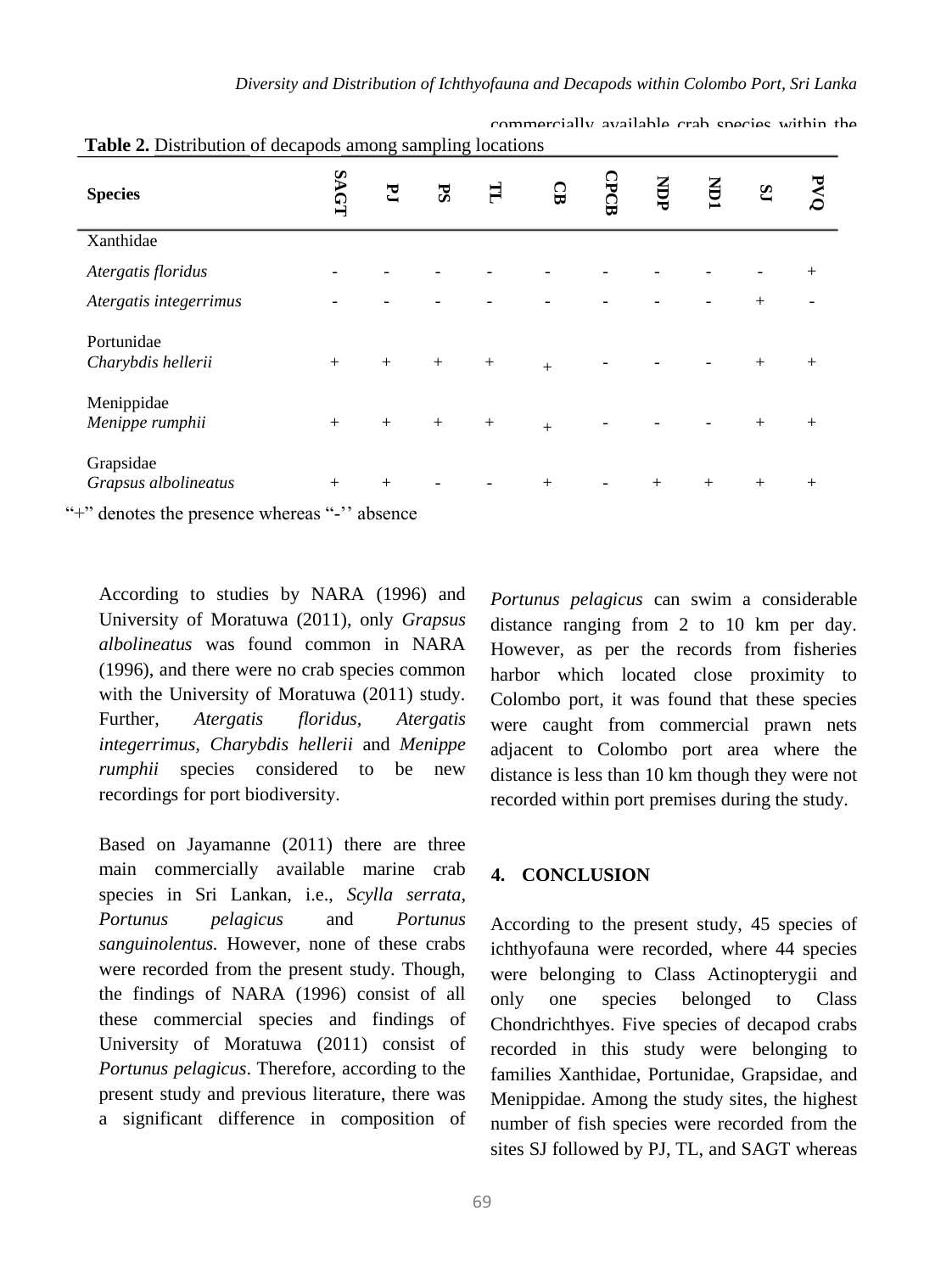# *M.M.K.I. Marasinghe & R.R.M.K.P. Ranatunga*

in terms of diversity the highest number of crab species were observed from PVQ and SJ. Among the faunal assemblage, none of the fishes and crabs were recorded as introduced or invasive in our waters. However, according to the findings, 30 species of fishes and 4 species of crabs were new records for the Colombo port environment, and two near threaten fishes, *Epinephelus malabaricus,* and *Epinephelus coioides*) were also recorded.

#### **ACKNOWLEDGMENTS**

Authors would like to extend sincere gratitude for the support given by Marine Environment Protection Authority (MEPA), granting permission by Sri Lanka Ports Authority (SLPA) and helpful hand given by the SLPA staff.

#### **REFERENCES**

ALLEN G. Marine Fishes of South-East Asia: A Field Guide for Anglers and Divers. C. E. Tuttle. 2002; 1- 292.

BENNET C, BUTCHER R & STEVENS L. Baseline monitoring of Port of Tarakohe, Golden Bay. Cawthron Report No.1143. 2006. CURRIE MR, MCARTHUR MA & COHEN BF. Exotic marine pests in the port of Geelong, Victoria. Marine and freshwater institute, 1998; 8: 1-39.

ESCHMEYER WN. Catalog of fishes, Institute for Biodiversity and Sustainability. California Academy of Sciences. 2013: http://research.calacademy.org. Accessed on 3<sup>rd</sup> September 2013.

FROESE R & PAULY D. FishBase. World Wide Web electronic publication. 2013. http://www.fishbase.org. Accessed on  $27<sup>th</sup>$ August 2013.

FRUSHER SD, GIDDINS RL & SMITH TJ. Distribution and Abundance of Grapsid Crabs (Grapsidae) in a Mangrove Estuary: Effects of Sediment Characteristics, Salinity Tolerances, and Osmoregulatory Ability. *Estuaries*, 1994; 17(3): 647-654.

HEWITT CD & MARTIN RB. Revised protocol for baseline surveys for introduced marine species: Survey design sampling protocols and specimen handling. Centre for Research on Tntroduced Marine Pests. Technical Report No. 22. CSIRO Marine Research, Hobart. 2001; 1-46.

INGLIS G, GUST N, FITRIDGE I, FLOERL O, WOODS C, HAYDEN B & FENWICK G. Port of Gisborne Baseline survey for nonindigenous marine species. Biosecurity New Zealand Technical Paper No: 2005/11, 2006; 1- 80.

INGLIS G, GUST N, FITRIDGE I, FLOERL O, WOODS C, KOSPARTOV M, HAYDEN B, FENWICK G. Port of Lyttelton Second baseline survey for non-indigenous marine species. MAF Biosecurity New Zealand Technical Paper No: 2008/02, 2008; 1-156.

ISSG (INVASIVE SPECIES SPECIALIST GROUP). The Global Invasive Species Database. 2013. [http://www.iucngisd.org/gisd.](http://www.iucngisd.org/gisd) Accessed on 2<sup>nd</sup> September 2013.

JAYAMANNE, SC. Crab Resource of Sri Lanka. National Aquatic Resources Agency. 2011.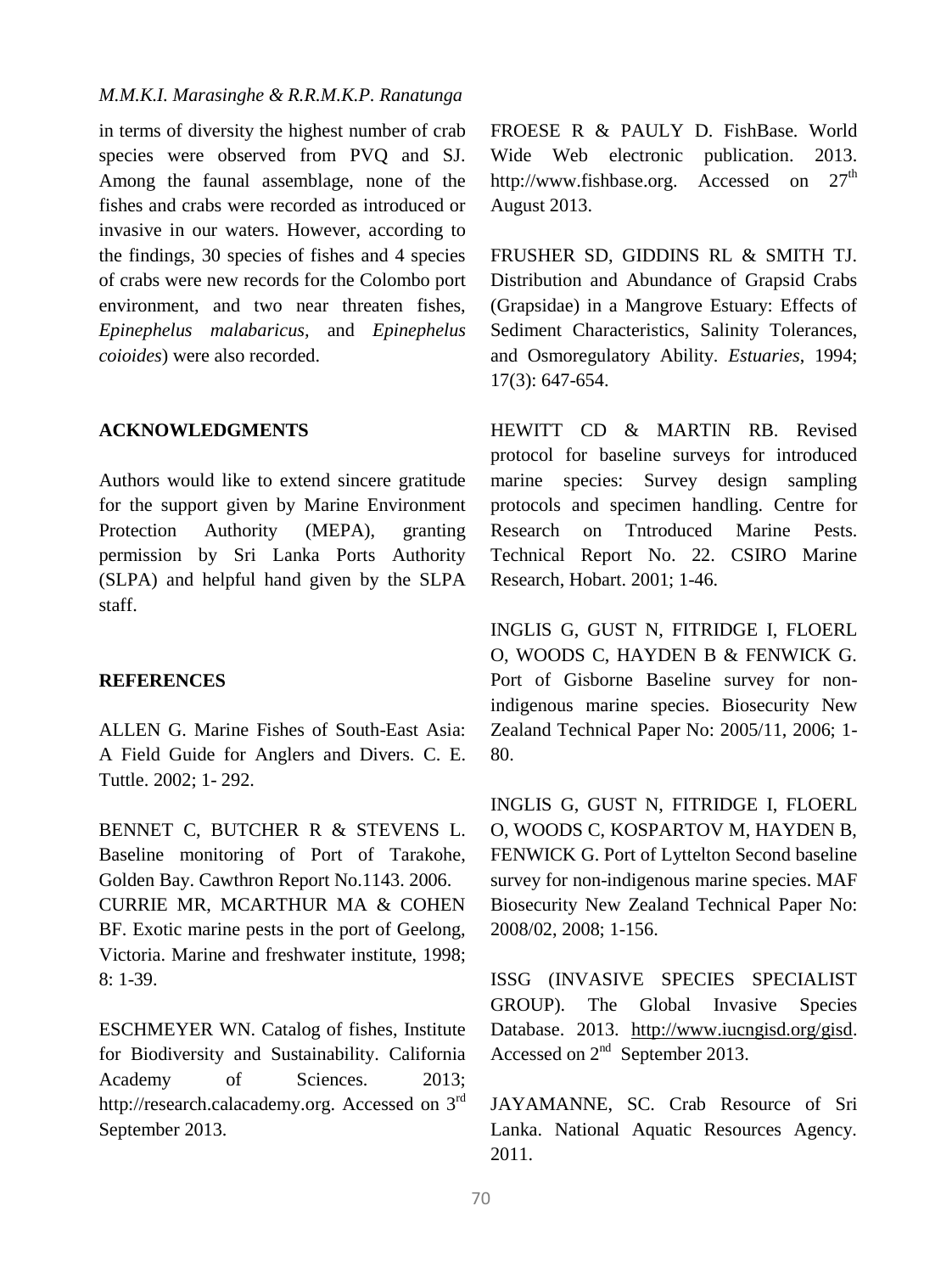JOSEPH L. National Report of Sri Lanka on the Formulation of a Transboundary Diagnostic Analysis and Strategic Action Plan for the Bay of Bengal Large Marine Ecosystem Programme. Report of FAO/BOBLME Programme. Chennai India. 2003; 1-125.

KANGAS MI. Synopsis of the biology and exploitation of the blue swimmer crab, *Portunus pelagicus* Linnaeus in Western Australia. *FISHERIES RESEARCH REPORT NO. 121*. 2000; 1-25.

KENT CS & MCGUINNESSK. Spatial and temporal variation in relative numbers of grapsid crabs (Decapoda: Grapsidae) in northern Australian mangrove forests. *The Beagle, Records of the Museums and Art Galleries of the Northern Territory*, 2010; 26: 79–87.

LEE CS & MENU B. Effects of salinity on egg development and hatching in grey mullet *Mugil cephalus* L. *Journal of Fish Biology,* 1981; 19(2): 179–188.

LEE SY. Ecological role of grapsid crabs in mangrove ecosystems: a review. *Marine and Freshwater Research,* 1998; 49(4): 335–343.

NATIONAL AQUATIC RESOURCES RESEARCH AND DEVELOPMENT AGENCY (NARA). Colombo Port Extension Project Environmental Survey Biology. 1996; 19-25.

NEIL KM & STAFFORD H. Port of Thursday Island – Baseline Surveys For Introduced Marine Pests. Preliminary Report of the March 2004 Port-Wide Field Survey. CRC Torres Strait and Queensland Department of Primary

Industries and Fisheries, report to Ports Corporation Queensland, 2004; 1-13.

PALOMARES MLD & PAULY D. SeaLifeBase. 2013 Available at: https://www.sealifebase.org. Accessed on 27<sup>th</sup> of August 2013.

RAJASURIYA A. Condition of reef habitats in Sri Lanka. In Lindon, O., Souter, D., Wilhelmsson, D., Obura, D. (eds.). CORDIO Status Report 201-2002, CORDIO/SIDA/University of Kalmar. 2002; 250.

RAJKUMAR JSI & MILTON MCJ. Biochemical Markers of Oxidative Stress in *Mugil cephalus* Exposed to Cadmium, Copper, Lead and Zinc. *International Journal of Pharma and Bio Sciences,* 2011; 2(3): 41-49.

SILVA KHGM & SILVA PK. An Ecological Study of the Mangrove Fauna in the West Coast Of Sri Lanka. *CEYLON J. SCI. (BIO. SCI.),* 1986-87; 19-20.

TAVARES M. True Crabs. In Carpenter K E (ed) The living marine resources of the western central Atlantic. Volume 1. Introductions, mollusc, crustaceans, hagfishes, sharks, batoid fishes and chimaeras. FAO species identification guide for fishery purposes and American Society of Ichthyologist and Herpetologist Special Publication No.5, Rome, FAO, 2002; 1-600.

UNIVERSITY OF MORATUWA (UM). Proposed Colombo Port City Development Project, Galle Face Colombo. 2011; 113-121.

WALTHAM NJ, TEASDALE PR & CONNOLLY RM. Use of flathead mullet